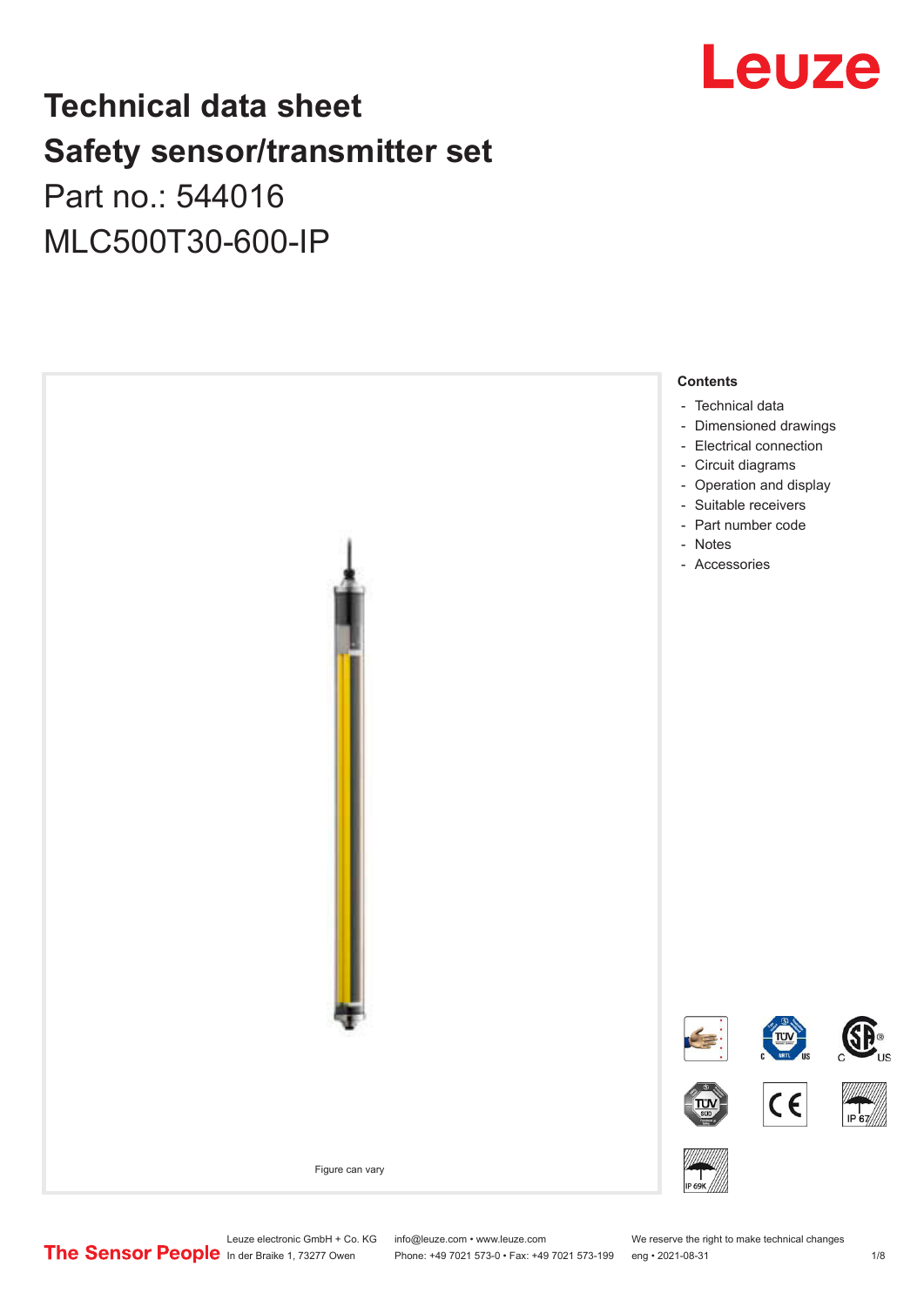### <span id="page-1-0"></span>**Technical data**

### **Basic data**

| <b>Series</b>    | <b>MLC 500</b>        |
|------------------|-----------------------|
| Device type      | Transmitter           |
| Contains         | 2x BT-IP swivel mount |
| Application      | Hand protection       |
| <b>Functions</b> |                       |

**Functions** Range reduction

### Transmission channel changeover

### **Characteristic parameters**

| <b>Type</b>                 | 4, IEC/EN 61496          |
|-----------------------------|--------------------------|
| SIL                         | 3. IEC 61508             |
| <b>SILCL</b>                | 3. IEC/EN 62061          |
| Mission time T <sub>M</sub> | 20 years, EN ISO 13849-1 |

**Resolution** 30 mm **Protective field height** 600 mm **Operating range** 0 ... 8 m

#### **Protective field data**

| <b>Resolution</b>              |  |
|--------------------------------|--|
| <b>Protective field height</b> |  |
| <b>Operating range</b>         |  |

### **Optical data**

| Synchronization                 | Optical between transmitter and receiver     |
|---------------------------------|----------------------------------------------|
| Light source                    | LED, Infrared                                |
| Wavelength                      | 940 nm                                       |
| <b>Transmitted-signal shape</b> | Pulsed                                       |
| LED risk group                  | Exempt group (in acc. with EN<br>62471:2008) |

### **Electrical data**

|                                                                                                                                                                                                              |                                    | Overvoltage protection  |
|--------------------------------------------------------------------------------------------------------------------------------------------------------------------------------------------------------------|------------------------------------|-------------------------|
| <b>Protective circuit</b><br>Performance data<br>Supply voltage $U_{B}$<br>Current consumption, max.<br><b>Fuse</b><br>Inputs                                                                                |                                    | Short circuit protected |
|                                                                                                                                                                                                              |                                    |                         |
|                                                                                                                                                                                                              |                                    |                         |
|                                                                                                                                                                                                              |                                    | 24 V, DC, -20  20 %     |
|                                                                                                                                                                                                              |                                    | 50 mA                   |
|                                                                                                                                                                                                              |                                    | 2 A semi time-lag       |
|                                                                                                                                                                                                              |                                    |                         |
|                                                                                                                                                                                                              |                                    |                         |
|                                                                                                                                                                                                              | Number of digital switching inputs | 1 Piece(s)              |
| <b>Switching inputs</b><br><b>Type</b><br>Switching voltage high, min.<br>Switching voltage low, max.<br>Switching voltage, typ.<br><b>Voltage type</b><br><b>Connection</b><br><b>Number of connections</b> |                                    |                         |
|                                                                                                                                                                                                              |                                    |                         |
|                                                                                                                                                                                                              |                                    | Digital switching input |
|                                                                                                                                                                                                              |                                    | 18 V                    |
|                                                                                                                                                                                                              |                                    | 2.5V                    |
|                                                                                                                                                                                                              |                                    | 22.5 V                  |
|                                                                                                                                                                                                              |                                    | <b>DC</b>               |
|                                                                                                                                                                                                              |                                    |                         |
|                                                                                                                                                                                                              |                                    |                         |
|                                                                                                                                                                                                              |                                    | 1 Piece(s)              |
|                                                                                                                                                                                                              |                                    |                         |
|                                                                                                                                                                                                              | <b>Connection 1</b>                |                         |
|                                                                                                                                                                                                              | <b>Function</b>                    | Machine interface       |
|                                                                                                                                                                                                              | Tuna af aannaatian                 | Cable with connoctor    |

| гипсион                   | ועומטוווווכ ווונכוומטכ |
|---------------------------|------------------------|
| <b>Type of connection</b> | Cable with connector   |
| Cable length              | 15,000 mm              |
| <b>Sheathing material</b> | <b>PVC</b>             |
| <b>Thread size</b>        | M <sub>12</sub>        |
| <b>Material</b>           | Metal                  |
| No. of pins               | $5$ -pin               |

| <b>Cable properties</b>                       |                              |
|-----------------------------------------------|------------------------------|
| Permissible conductor cross<br>section, typ.  | $0.25$ mm <sup>2</sup>       |
| Length of connection cable, max.              | 100 m                        |
| Permissible cable resistance to               | $200 \Omega$                 |
| load, max.                                    |                              |
| <b>Mechanical data</b>                        |                              |
|                                               |                              |
| Dimension (Ø x L)                             | 52.5 mm x 800 mm             |
| <b>Housing material</b>                       | Metal                        |
| <b>Metal housing</b>                          | Aluminum                     |
| Lens cover material                           | Plastic / PMMA               |
| <b>Material of end caps</b>                   | Diecast zinc                 |
| Net weight                                    | 750 g                        |
| <b>Housing color</b>                          | Yellow, RAL 1021             |
| <b>Type of fastening</b>                      | Swivel mount                 |
|                                               |                              |
| <b>Protective tube</b>                        |                              |
| <b>Material</b>                               | PMMA, clear                  |
| <b>Material of end caps</b>                   | V4A stainless steel (1.4404) |
| Material of clamping cylinder                 | PA <sub>6</sub>              |
| Material of pressure-equalization<br>membrane | PA <sub>6</sub>              |
| Cable gland material                          | PA <sub>6</sub>              |
| <b>Operation and display</b>                  |                              |
| <b>Type of display</b>                        | LED                          |
|                                               |                              |
| <b>Number of LEDs</b>                         | 2 Piece(s)                   |
|                                               |                              |
| <b>Environmental data</b>                     |                              |
| Ambient temperature, operation                | 055 °C                       |
| Ambient temperature, storage                  | $-30$ 70 °C                  |
| <b>Relative humidity (non-condensing)</b>     | 095%                         |
|                                               |                              |
| <b>Certifications</b>                         |                              |
| Degree of protection                          | IP 65                        |
|                                               | IP 66                        |
|                                               | IP 67                        |
|                                               | <b>IP 69K</b>                |
| <b>Protection class</b>                       | Ш                            |
| <b>Certifications</b>                         | c CSA US                     |
|                                               | c TÜV NRTL US                |
|                                               | S Mark                       |
|                                               | <b>TÜV Süd</b>               |
| <b>Vibration resistance</b>                   | $50 \text{ m/s}^2$           |
| <b>Shock resistance</b>                       | $100 \text{ m/s}^2$          |
| <b>US patents</b>                             | US 6,418,546 B               |
|                                               |                              |
| <b>Classification</b>                         |                              |
| <b>Customs tariff number</b>                  | 85365019                     |
| eCl@ss 5.1.4                                  | 27272704                     |
| eCl@ss 8.0                                    | 27272704                     |
| eCl@ss 9.0                                    | 27272704                     |
| eCl@ss 10.0<br>eCl@ss 11.0                    | 27272704<br>27272704         |

## Leuze

Leuze electronic GmbH + Co. KG info@leuze.com • www.leuze.com We reserve the right to make technical changes<br>
The Sensor People in der Braike 1, 73277 Owen Phone: +49 7021 573-0 • Fax: +49 7021 573-199 eng • 2021-08-31

Phone: +49 7021 573-0 • Fax: +49 7021 573-199 eng • 2021-08-31 2 2/8

÷.

**ETIM 5.0** EC002549 **ETIM 6.0** EC002549 **ETIM 7.0** EC002549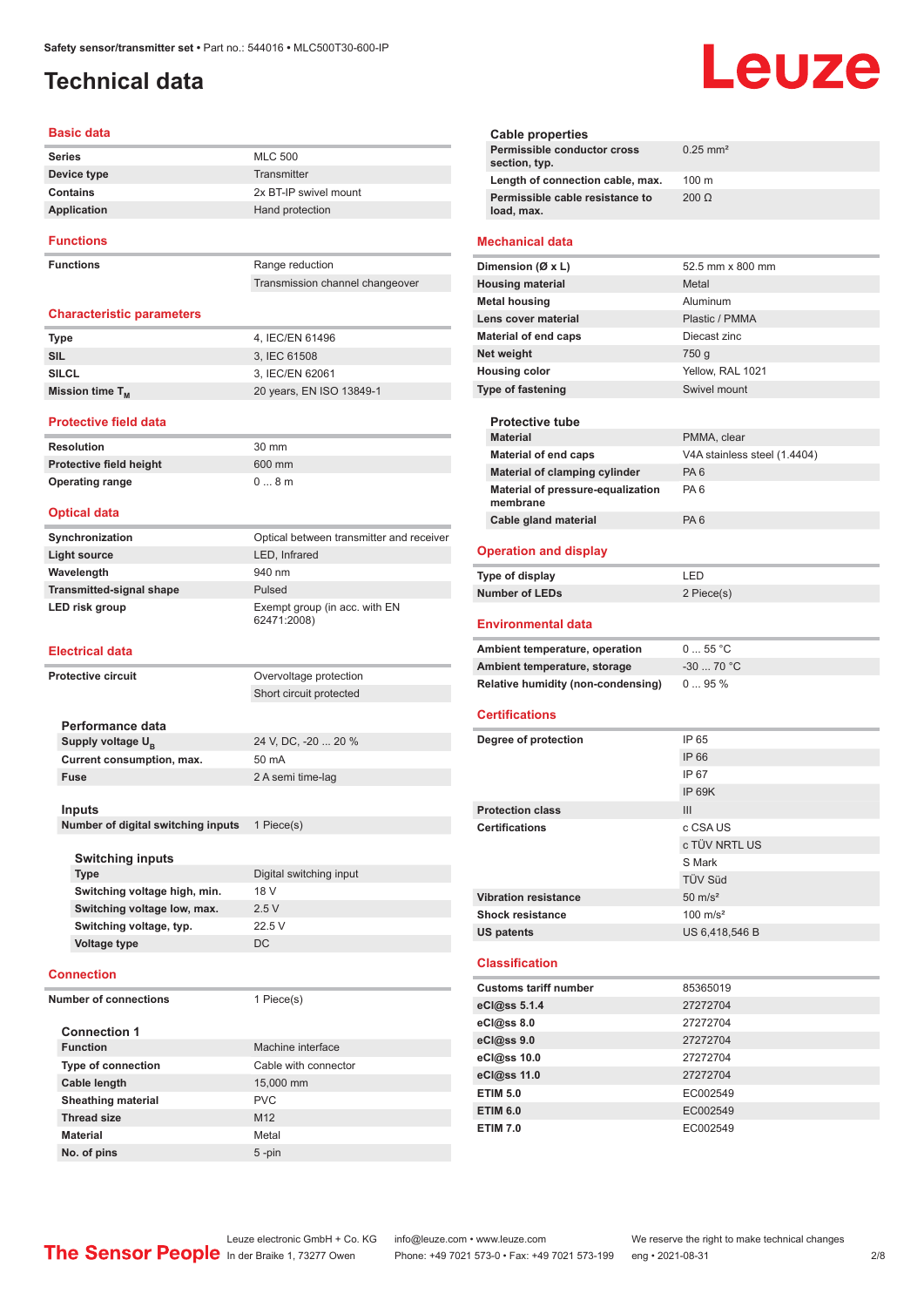## <span id="page-2-0"></span>**Dimensioned drawings**

All dimensions in millimeters

MLC safety light curtains pre-mounted in the IP protective tube





- a Connection cable
- b Mounting brackets for mounting
- c End caps, stainless steel V4A
- d MLC transmitter
- e IP protective tube

A Total height incl. mounting brackets = 820 mm

- L Spacing of drilled holes for mounting brackets
- = 800 mm<br>H<sub>PFN</sub> Effective protective field height = 600 mm
- 

34

Leuze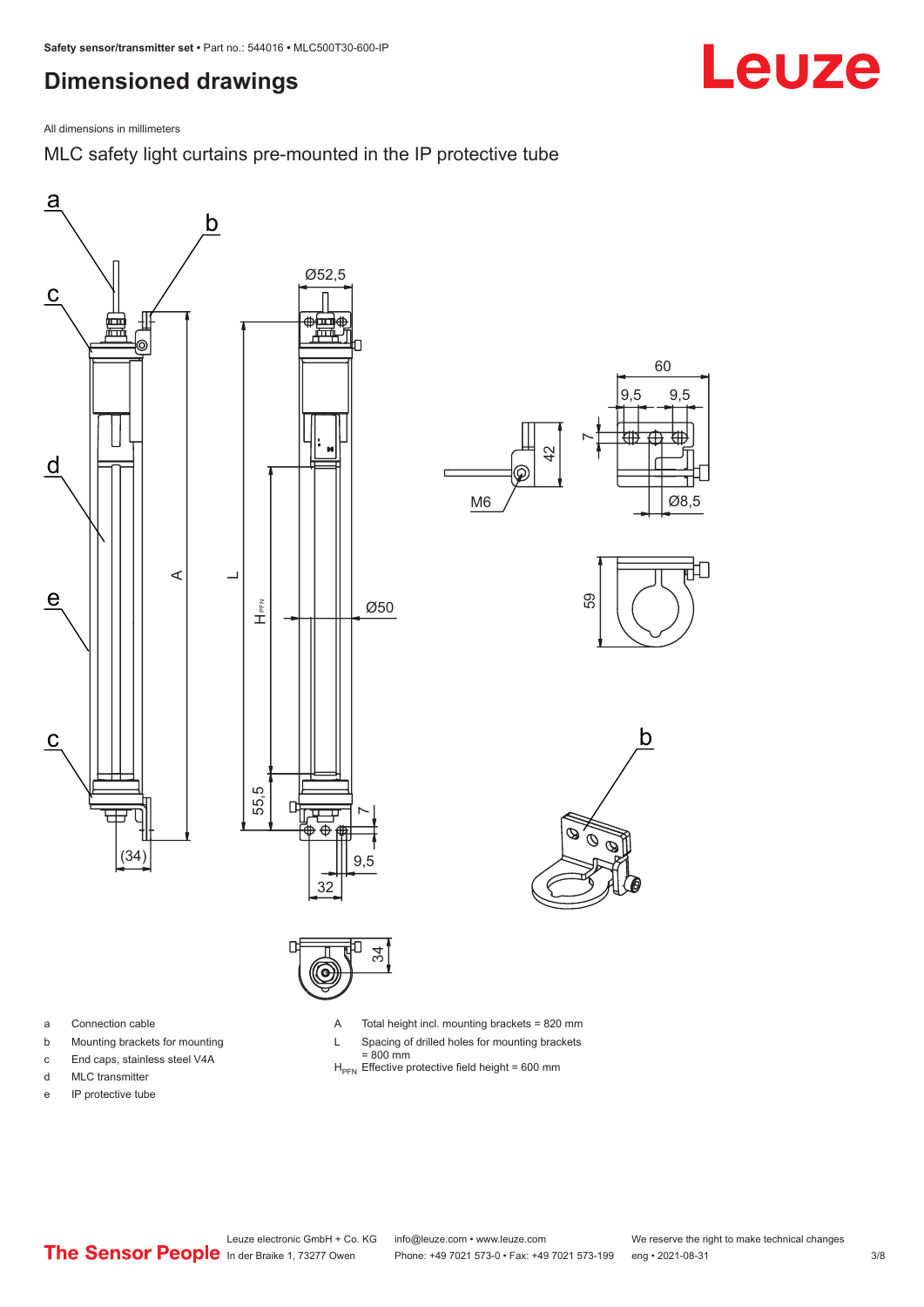### <span id="page-3-0"></span>**Electrical connection**

### **Connection 1**

| <b>Function</b>           | Machine interface    |
|---------------------------|----------------------|
| <b>Type of connection</b> | Cable with connector |
| Cable length              | 15,000 mm            |
| <b>Sheathing material</b> | <b>PVC</b>           |
| Cable color               | <b>Black</b>         |
| <b>Thread size</b>        | M12                  |
| <b>Type</b>               | Male                 |
| <b>Material</b>           | Metal                |
| No. of pins               | $5 - pin$            |
| Encoding                  | A-coded              |
| <b>Connector housing</b>  | <b>FE/SHIELD</b>     |

| Pin | <b>Pin assignment</b> | <b>Conductor color</b> |  |
|-----|-----------------------|------------------------|--|
|     | VIN1                  | <b>Brown</b>           |  |
|     | n.c.                  | White                  |  |
|     | VIN <sub>2</sub>      | <b>Blue</b>            |  |
|     | <b>RNG</b>            | <b>Black</b>           |  |
|     | <b>FE/SHIELD</b>      | Gray                   |  |

## **Circuit diagrams**

Transmission channel C1, reduced range



# Leuze

 $E_{\text{A}}$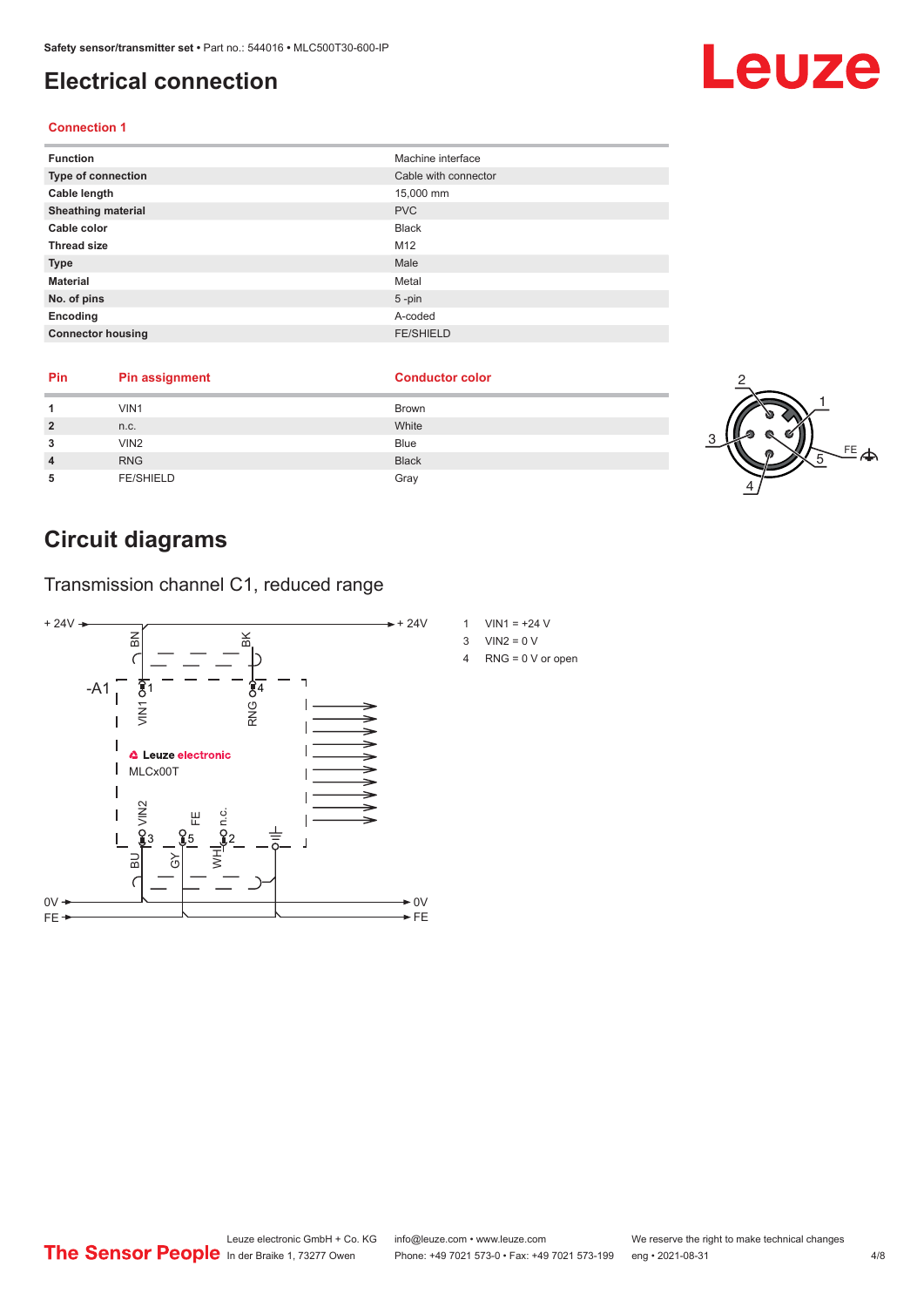### **Circuit diagrams**

Transmission channel C1, standard range



Transmission channel C2, reduced range



- 1 VIN1 =  $0 V$
- 3  $VIN2 = +24 V$
- 4 RNG = 0 V or open

Leuze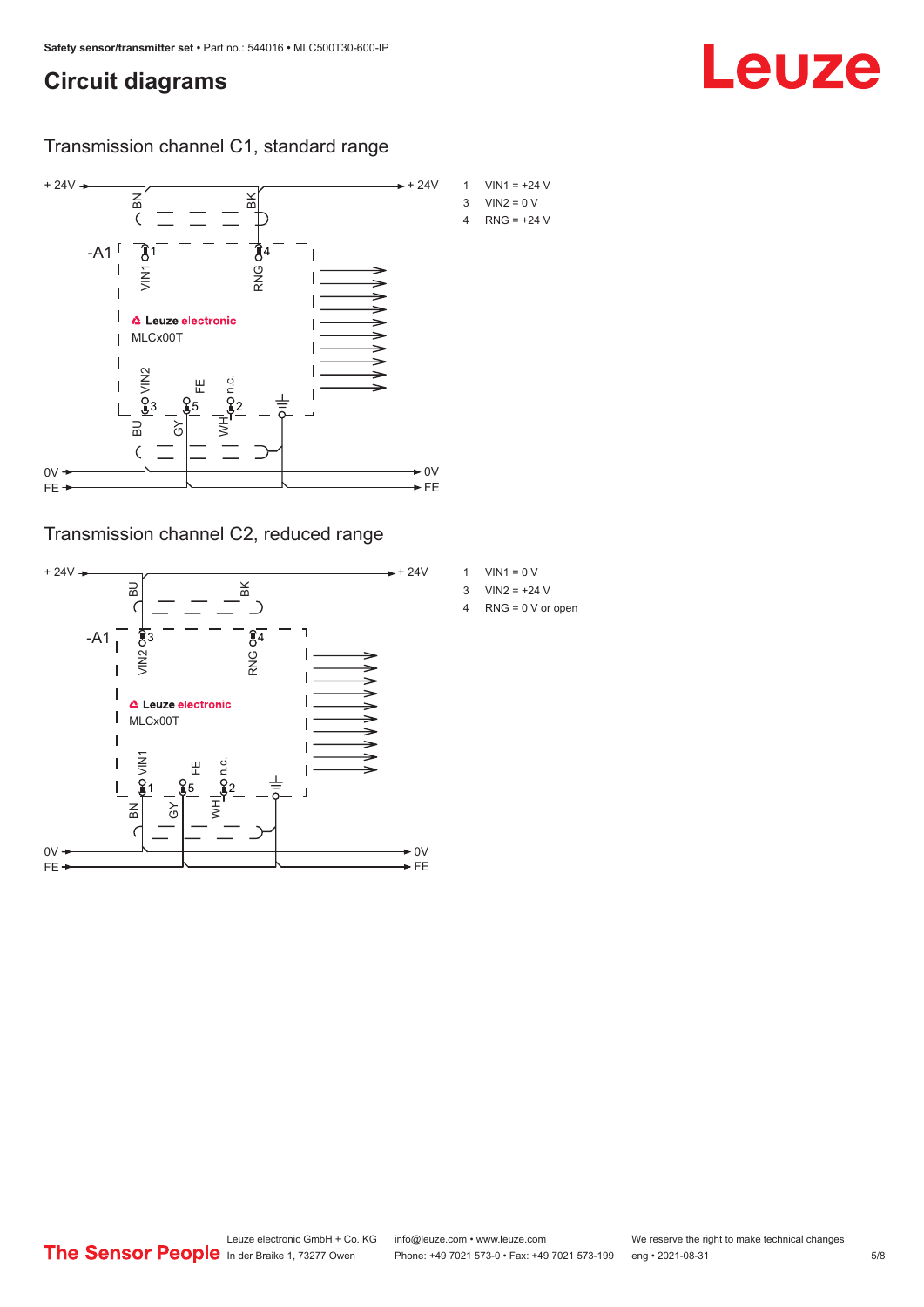### <span id="page-5-0"></span>**Circuit diagrams**

Transmission channel C2, standard range



## **Operation and display**

| <b>LED</b>                                                                                                                 | <b>Display</b>          | <b>Meaning</b>                                |  |
|----------------------------------------------------------------------------------------------------------------------------|-------------------------|-----------------------------------------------|--|
| Off                                                                                                                        |                         | Device switched off                           |  |
| Red, continuous light<br>Green, continuous light<br>Green, flashing, 10 s long after switching on<br>$\overline{2}$<br>Off |                         | Device error                                  |  |
|                                                                                                                            |                         | Normal operation                              |  |
|                                                                                                                            |                         | Reduced range selected by the wiring of pin 4 |  |
|                                                                                                                            |                         | Transmission channel C1                       |  |
|                                                                                                                            | Green, continuous light | Transmission channel C2                       |  |

### **Suitable receivers**

| Part no. | <b>Designation</b> | <b>Article</b>                | <b>Description</b>                                                                                                                                                            |
|----------|--------------------|-------------------------------|-------------------------------------------------------------------------------------------------------------------------------------------------------------------------------|
| 544023   | MLC510R30-600-IP   | Safety sensor/receiver<br>set | Resolution: 30 mm<br>Protective field height: 600 mm<br>Response time: 7 ms<br>Connection: Cable with connector, M12, Metal, 5-pin, 15,000 mm, PVC<br>Function package: Basic |

### **Part number code**

| <b>MLC</b> | <b>Safety light curtain</b>                                                                                                                                                                                                                                                                 |  |
|------------|---------------------------------------------------------------------------------------------------------------------------------------------------------------------------------------------------------------------------------------------------------------------------------------------|--|
| x          | <b>Series</b><br>3: MLC 300<br>5: MLC 500                                                                                                                                                                                                                                                   |  |
| <b>yy</b>  | <b>Function classes</b><br>00: transmitter<br>01: transmitter (AIDA)<br>02: transmitter with test input<br>10: basic receiver - automatic restart<br>11: basic receiver - automatic restart (AIDA)<br>20: standard receiver - EDM/RES selectable<br>30: extended receiver - blanking/muting |  |

Leuze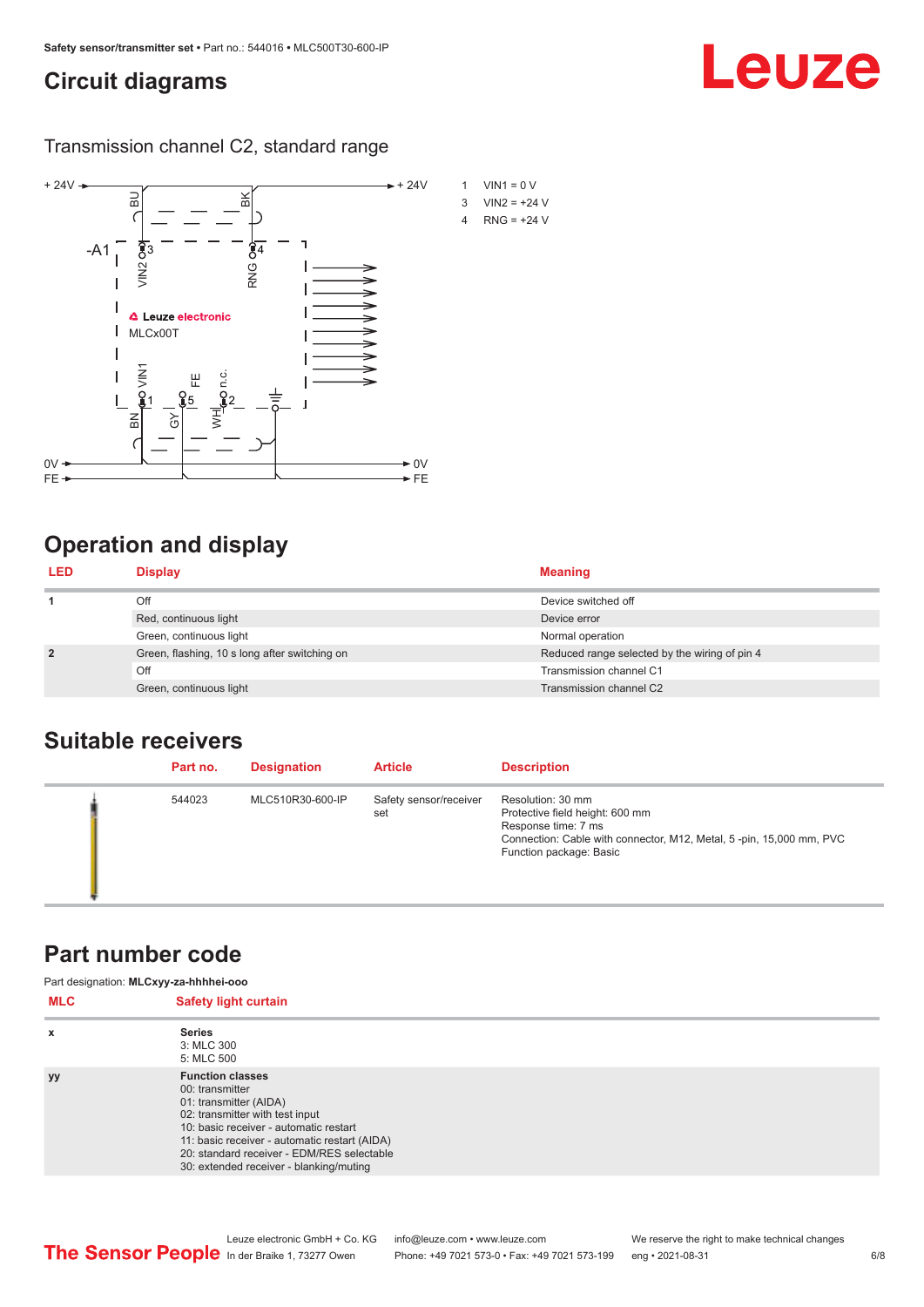## <span id="page-6-0"></span>**Part number code**



| <b>MLC</b> | <b>Safety light curtain</b>                                                                                 |
|------------|-------------------------------------------------------------------------------------------------------------|
| z          | Device type<br>T: transmitter<br>R: receiver                                                                |
| a          | <b>Resolution</b><br>14: 14 mm<br>$20:20$ mm<br>30:30 mm<br>40:40 mm<br>90: 90 mm                           |
| hhhh       | Protective field height<br>150  3000: from 150 mm to 3000 mm                                                |
| e          | <b>Host/Guest (optional)</b><br>H: Host<br><b>MG: Middle Guest</b><br>G: Guest                              |
| j.         | Interface (optional)<br>/A: AS-i                                                                            |
| 000        | Option<br>/V: high Vibration-proof<br>EX2: explosion protection (zones 2 + 22)<br>SPG: Smart Process Gating |
|            | <b>Note</b>                                                                                                 |
|            | $\&$ A list with all available device types can be found on the Leuze website at www.leuze.com.             |

## **Notes**

**Observe intended use!**  $\%$  The product may only be put into operation by competent persons.  $\%$  Only use the product in accordance with its intended use.

## **Accessories**

### **Services**

| Part no. | <b>Designation</b> | <b>Article</b>                               | <b>Description</b>                                                                                                                                                                                                                                                                                                                                                                                                                                                                                      |
|----------|--------------------|----------------------------------------------|---------------------------------------------------------------------------------------------------------------------------------------------------------------------------------------------------------------------------------------------------------------------------------------------------------------------------------------------------------------------------------------------------------------------------------------------------------------------------------------------------------|
| S981050  | CS40-I-140         | Safety inspection<br>"Safety light barriers" | Details: Checking of a safety light barrier application in accordance with<br>current standards and guidelines. Inclusion of the device and machine data in<br>a database, production of a test log per application.<br>Conditions: It must be possible to stop the machine, support provided by<br>customer's employees and access to the machine for Leuze employees must<br>be ensured.<br>Restrictions: Travel costs and accommodation expenses charged separately<br>and according to expenditure. |
| S981046  | CS40-S-140         | Start-up support                             | Details: For safety devices including stopping time measurement and initial<br>inspection.<br>Conditions: Devices and connection cables are already mounted, price not<br>including travel costs and, if applicable, accommodation expenses.<br>Restrictions: Max. 2 h., no mechanical (mounting) and electrical (wiring) work<br>performed, no changes (attachments, wiring, programming) to third-party<br>components in the nearby environment.                                                      |